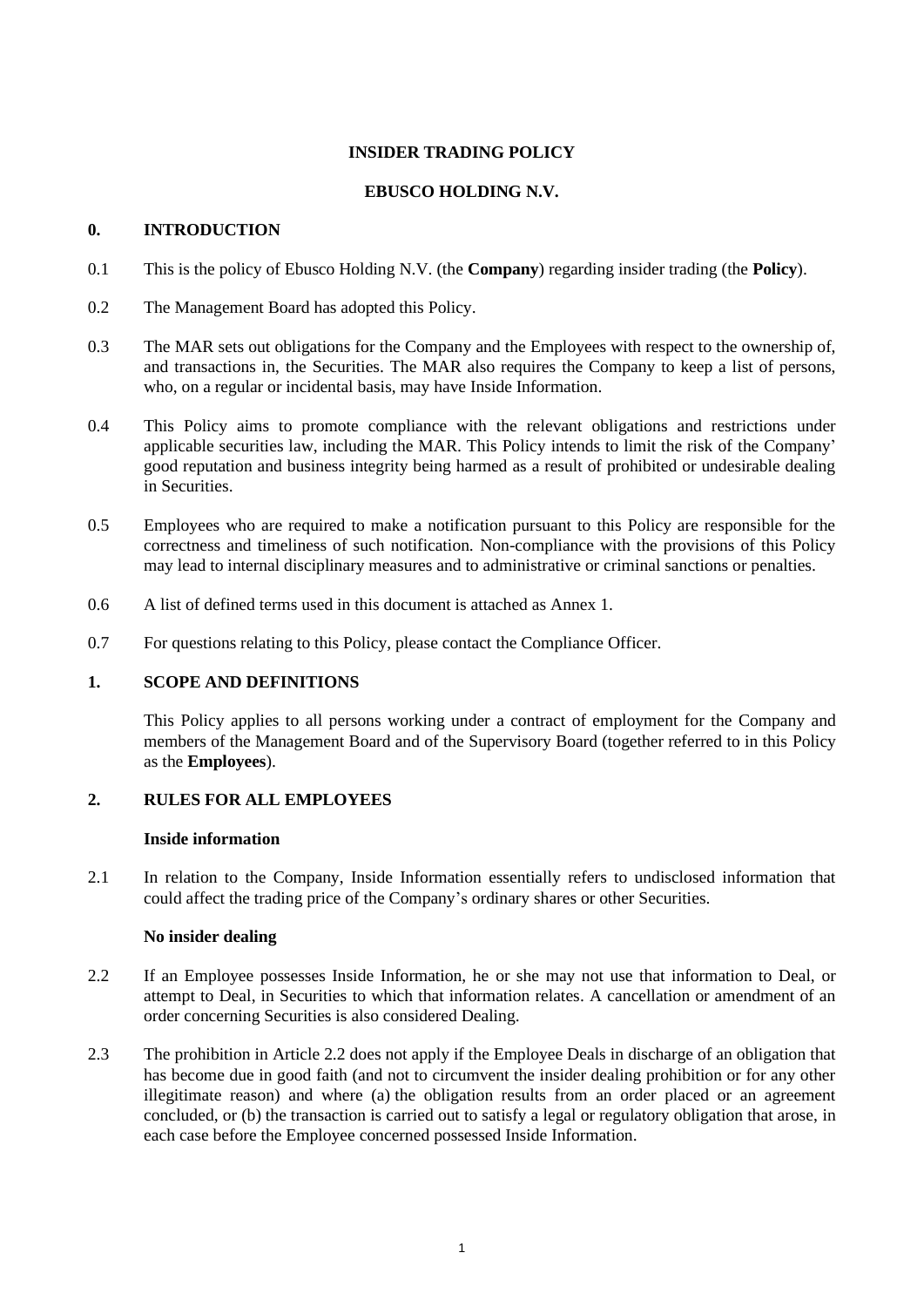## **No unlawful disclosure or tipping**

- 2.4 An Employee may not disclose Inside Information to anyone, except where the disclosure is made strictly as part of the Employee's regular duty or function and the recipient of the Inside Information is under an obligation of confidentiality.
- 2.5 An Employee may not whilst in the possession of Inside Information recommend or induce anyone to engage in Dealing in Securities.

# **No Dealing during Closed Periods**

- <span id="page-1-1"></span>2.6 PDMRs, including members of the Management Board and Supervisory Board, and Employees so instructed by the Compliance Officer may not Deal in Securities during a Closed Period, regardless of whether they possess Inside Information.
- 2.7 The Closed Periods are the following periods: (i) 45 calendar days prior to the publication of Company annual financial statements, (ii) 30 calendar days prior to the publication of Company semi-annual financial statements, (iii) 10 calendar days prior to the publication of pre-scheduled trading updated (including Q1 and Q3 figures) and (iv) any other periods as determined and communicated by the Compliance Officer.
- 2.8 The Compliance Officer will communicate the specific dates of the Closed Periods in any financial year to the relevant persons prior to the start of the financial year. Any changes or additions will be announced in the same manner.

## **No Dealing in Securities if on Insider List**

2.9 An Employee may not Deal in Securities if he or she is included on the Insider List as a person having access to Inside Information (see Article [4](#page-3-0) of this Policy on Insider List), regardless of whether he or she possesses Inside Information, unless the Compliance Officer has granted dispensation in accordance with Article [2.12](#page-1-0) of this Policy. Notwithstanding any of the foregoing, any Deal in Securities by any Employee should be in accordance with this Policy (including the prohibition to trade during any Closed Period) and the MAR.

## **No Dealing in Securities in violation of Company instructions**

2.10 An Employee may not Deal in Securities when the Compliance Officer has (temporarily) prohibited him from doing so, regardless of whether he or she possesses Inside Information. The Employee(s) must be informed by the decision of the Compliance Officer and the reasons for it.

## **No dealing in certain other listed companies**

2.11 An Employee may not Deal in financial instruments relating to other listed companies if the Compliance Officer has prohibited him from doing so, regardless of whether he or she possesses inside information in relation to these companies or financial instruments.

## **Dispensation**

<span id="page-1-0"></span>2.12 The Compliance Officer may grant an Employee dispensation from any of the restrictions included in Article 2.6 through 2.11 of this Policy, to the extent permitted by law. Any dispensation from a prohibition granted by the Compliance Officer is without prejudice to the statutory market abuse prohibitions, including the prohibition on insider dealing.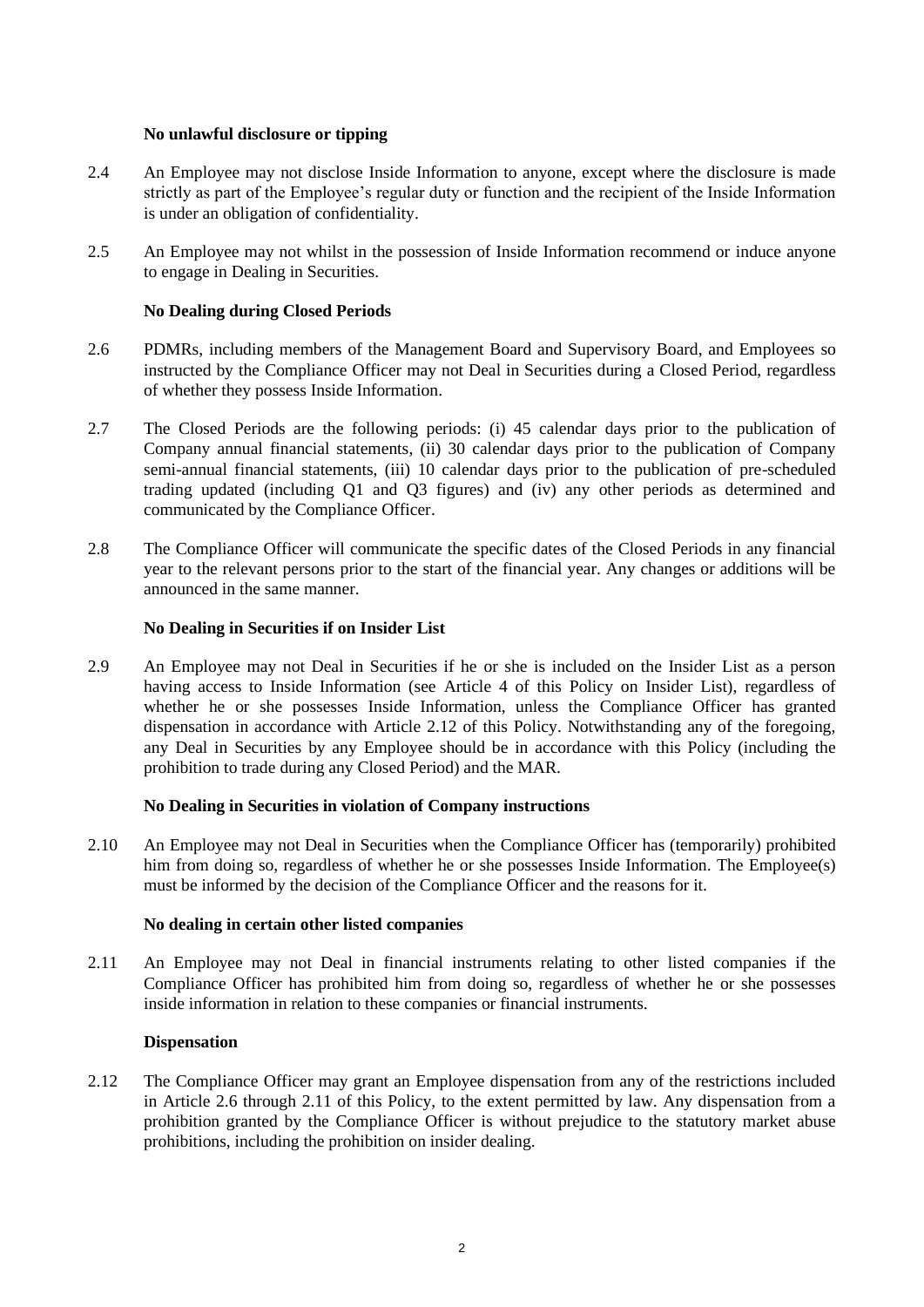## **Consultation Compliance Officer**

2.13 An Employee may consult the Compliance Officer on whether a particular Dealing or other behaviour is allowed under this Article [2](#page-0-1) (see also Article [5.3](#page-4-0) of this Policy).

## **Miscellaneous**

2.14 The restrictions included in Article [2.6](#page-1-1) through 2.11 will continue to have effect until the end of the first Closed Period following the date on which the Employee will have ceased to be employed by the Company or will have ceased to occupy the relevant position with the Company, and without prejudice to the statutory market abuse prohibitions.

## **3. ADDITIONAL RULES FOR PDMRS, INCLUDING MEMBERS OF THE MANAGEMENT BOARD AND SUPERVISORY BOARD**

## **Notifications by members of the Management Board and of the Supervisory Board**

- <span id="page-2-1"></span><span id="page-2-0"></span>3.1 Each member of the Management Board and of the Supervisory Board must notify both the AFM and the Compliance Officer of the following at the time indicated:
	- (a) **without delay:** any change in the number of Company shares or voting rights in the Company that are (or are deemed to be) at his or her disposal. In this context, "share" also includes rights to obtain shares, such as options;
	- (b) **promptly and ultimately within 3 business days:** every transaction in Securities conducted by him or her or on his or her account. A non-exhaustive list of transactions that must be notified is included in Annex 2 to this Policy; and
	- (c) **within 2 weeks of the appointment as a member of the Management Board or Supervisory Board**: all Company shares and voting rights in the Company that are (or are deemed to be) at his or her disposal.
- 3.2 A transaction by a member of the Management Board or Supervisory Board in Company shares does not need to be notified under Article [3.1\(b\)](#page-2-0) of this Policy by the person concerned if the relevant change in Company shares that are (or are deemed to be) at his or her disposal is already notified pursuant to Article [3.1\(a\)](#page-2-1) of this Policy.
- 3.3 The Company shall notify the AFM without delay if a member of the Management Board or Supervisory Board ceases to hold office (for whatever reason).

## **Notifications by PDMRs other than members of the Management Board or of the Supervisory Board**

3.4 Each PDMR other than a member of the Management Board or of the Supervisory Board and any Closely Associated Person must **promptly and ultimately within 3 business days** notify both the AFM and the Compliance Officer of **every transaction** in Securities conducted by him or her or on his or her account. A non-exhaustive list of transactions in Securities that must be notified is included in Annex 2 to this Policy.

# **Other rules relating to notifications for PDMRs, including members of the Management Board and of the Supervisory Board**

3.5 PDMRs must instruct any person arranging or executing transactions on their behalf, such as an individual portfolio manager, to timely inform them of any transaction or change that is notifiable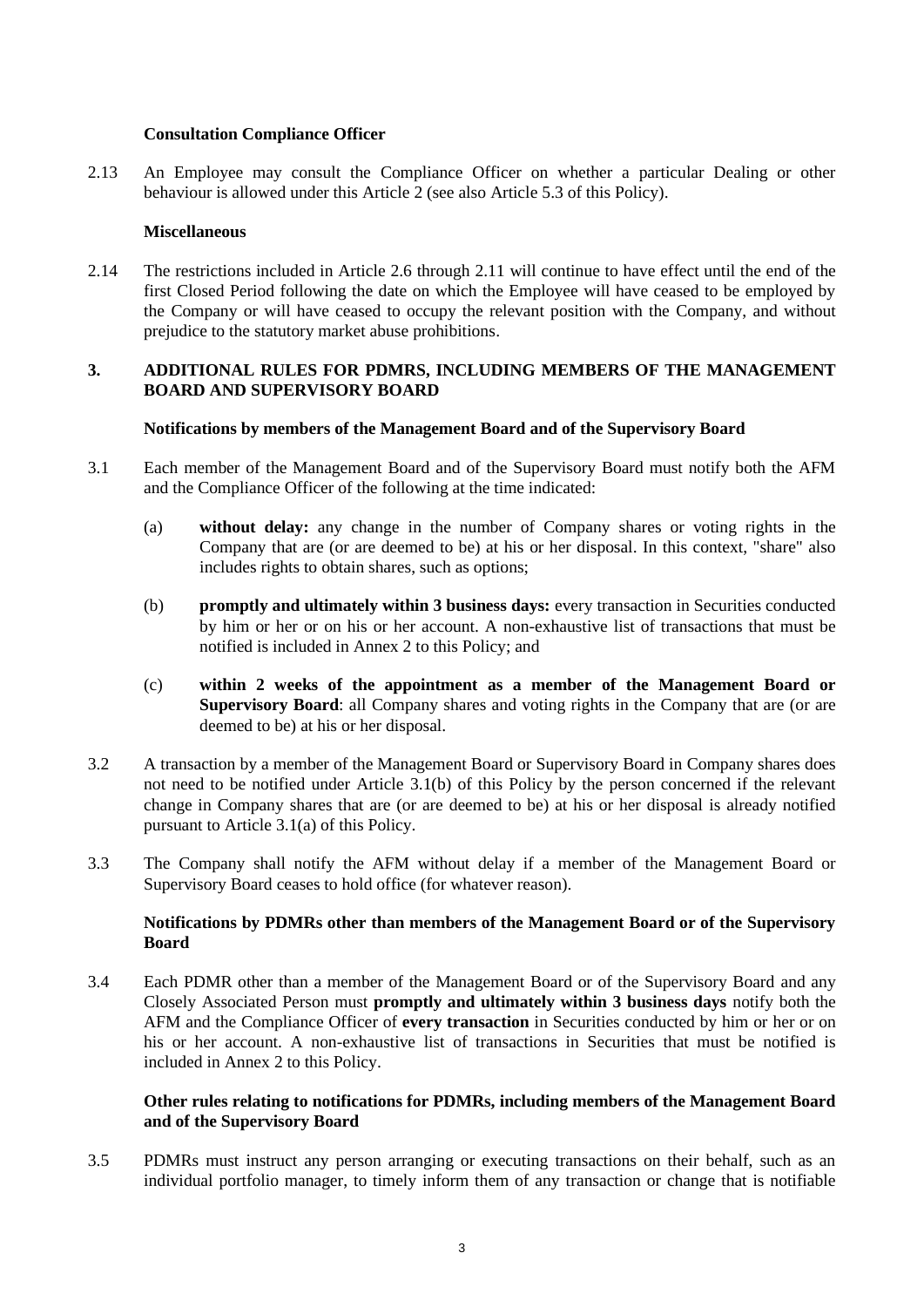under this Policy, or to make the required notifications on their behalf.

- 3.6 PDMRs must inform the Compliance Officer of all persons that qualify as their Closely Associated Persons. These persons include spouses, certain other relatives and certain legal entities managed or controlled by PDMRs or their Closely Associated Persons.
- 3.7 PDMRs must inform their Closely Associated Persons in writing (and keep a copy thereof) of their duty to notify the AFM and the Compliance Officer promptly and ultimately within 3 business days of every transaction in Securities.

# <span id="page-3-0"></span>**4. INSIDER LIST**

- 4.1 Pursuant to the Company' legal obligations under the MAR, the Company will keep a list of persons who have or may have access to Inside Information (the **Insider List**). The Insider List is divided into separate sections relating to different Inside Information, as well as a section with the details of the Permanent Insiders. New sections will be added to the Insider List upon the identification of new Inside Information. The various sections of the Insider List will be maintained by either the Compliance Officer or a person working on the relevant project or event.
- 4.2 The Insider List includes the following details of individuals who have access to Inside Information:
	- (a) first name(s) and surname(s), as well as birth surname(s);
	- (b) professional telephone number(s);
	- (c) company name, address and trade register number;
	- (d) function and reason for being insider;
	- (e) date and time at which a person obtained access to Inside Information, or, in relation to Permanent Insiders, date and time at which a person was included in the permanent insider section;
	- (f) date and time at which a person ceased to have access to Inside Information;
	- (g) date of birth;
	- (h) national identification number;
	- (i) personal telephone numbers;
	- (j) personal full home address;
	- (k) personal and company e-mail address; and
	- (l) any other information that the Compliance Officer deems useful or necessary.
- 4.3 The Company is the data controller with regard to the processing of personal data (to be) included in the Insider List and may only use these data in accordance with applicable laws, and for the following purposes:
	- (a) keeping the list in accordance with this Policy;
	- (b) complying with legal obligations, including the MAR and complying with requests from the AFM or another competent authority;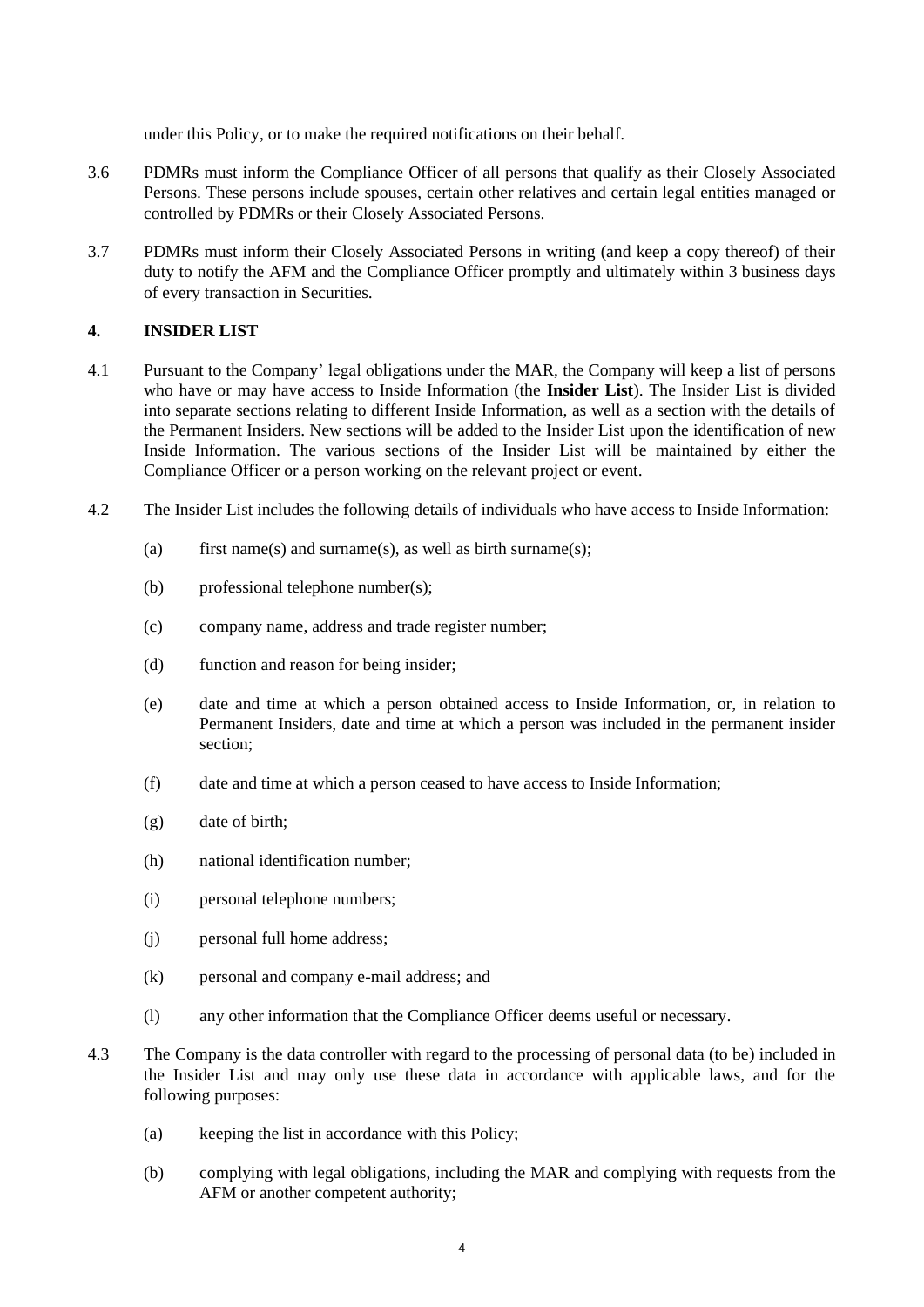- (c) controlling the flow of Inside Information, thereby managing the Company' confidentiality duties:
- (d) informing certain Employees of Closed Periods;
- (e) informing Employees of which other persons are in the same section of the Insider List; and
- (f) holding or commissioning an inquiry into transactions conducted by or on behalf of an Employee or a Closely Associated Person.
- 4.4 The Insider List and all updates thereof will be dated. The Company will retain the Insider List for a period of at least 5 years after it is drawn up or updated. If such data is necessary for an internal or external investigation, the resolution of a dispute or in connection with legal proceedings, the Company will retain the relevant data until the relevant investigation, dispute or legal proceeding has ended.
- 4.5 The Company will inform an Employee of his or her inclusion in the Insider List. An Employee included in the Insider List must acknowledge in writing that he or she is aware of his or her duties as set forth in this Policy, as well as the applicable sanctions included and referred to in Article [6](#page-4-1) of this Policy.
- 4.6 The Company may provide information from the Insider List to the AFM or other competent authorities if required by law or regulation. Information of the Insider List will not be supplied to other parties, except when required or allowed by law or if a legitimate interest of the Company requires this.
- 4.7 Persons included in the Insider List are entitled to review their personal data processed by Company and request necessary amendments. All processing of personal data shall occur in accordance with Regulation (EU) 2016/679 (General Data Protection Regulation).

# **5. COMPLIANCE OFFICER**

- 5.1 The Compliance Officer has the duties and powers granted to him in this Policy. The Management Board may grant additional duties or powers to the Compliance Officer.
- 5.2 The Compliance Officer may in exceptional circumstances and in consultation with a member of the Management Board grant dispensation from prohibitions, restrictions or obligations included in this Policy, to the extent permitted by law.
- <span id="page-4-0"></span>5.3 Employees may request the Compliance Officer as to whether a prohibition, restriction or obligation contained in this Policy applies to them. If an Employee is in doubt as to whether a prohibition or obligation applies, it is advisable that he or she contacts the Compliance Officer and seeks advice in advance. Employees will at all times remain fully responsible for compliance with this Policy and applicable statutory provisions including the MAR and the Dutch Financial Supervision Act (*Wet op het financieel toezicht*).
- 5.4 The Compliance Officer is authorised to hold or commission an inquiry into transactions conducted by or on behalf an Employee. The Compliance Officer may report the outcome of the inquiry to the chair of the Supervisory Board and/or other members of the Management Board if deemed appropriate.

## <span id="page-4-1"></span>**6. SANCTIONS**

6.1 In the event of a violation of any provision of these rules, the Company reserves the right to impose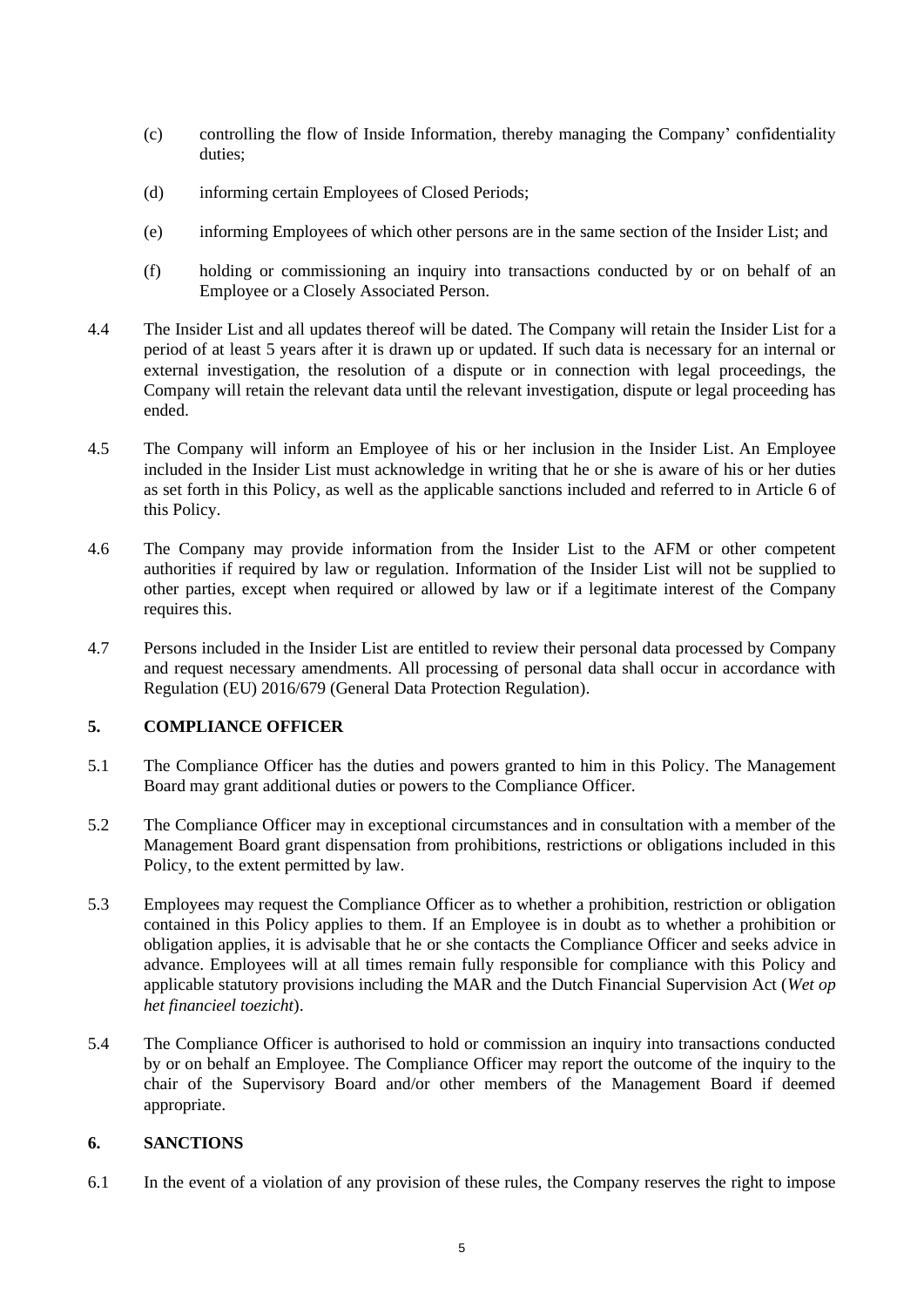any sanctions which it is entitled to impose pursuant to the law and/or the (employment) agreement with the person in question. Such possible sanctions may include termination of the (employment) agreement with the person involved, by way of summary dismissal or otherwise.

## **7. MISCELLANEOUS**

#### **Circumstances not covered by this Policy**

7.1 The Management Board has the right to take decisions in any circumstances not covered by this Policy, provided that he or she does so in accordance with any applicable statutory provisions including the MAR.

#### **Amendments**

7.2 The provisions of this Policy may be amended and/or supplemented by a resolution of the Management Board. Amendments and supplements will enter into force from the moment that they are announced, unless the announcement specifies otherwise.

#### **Governing law**

7.3 This Policy is governed by Dutch law**.**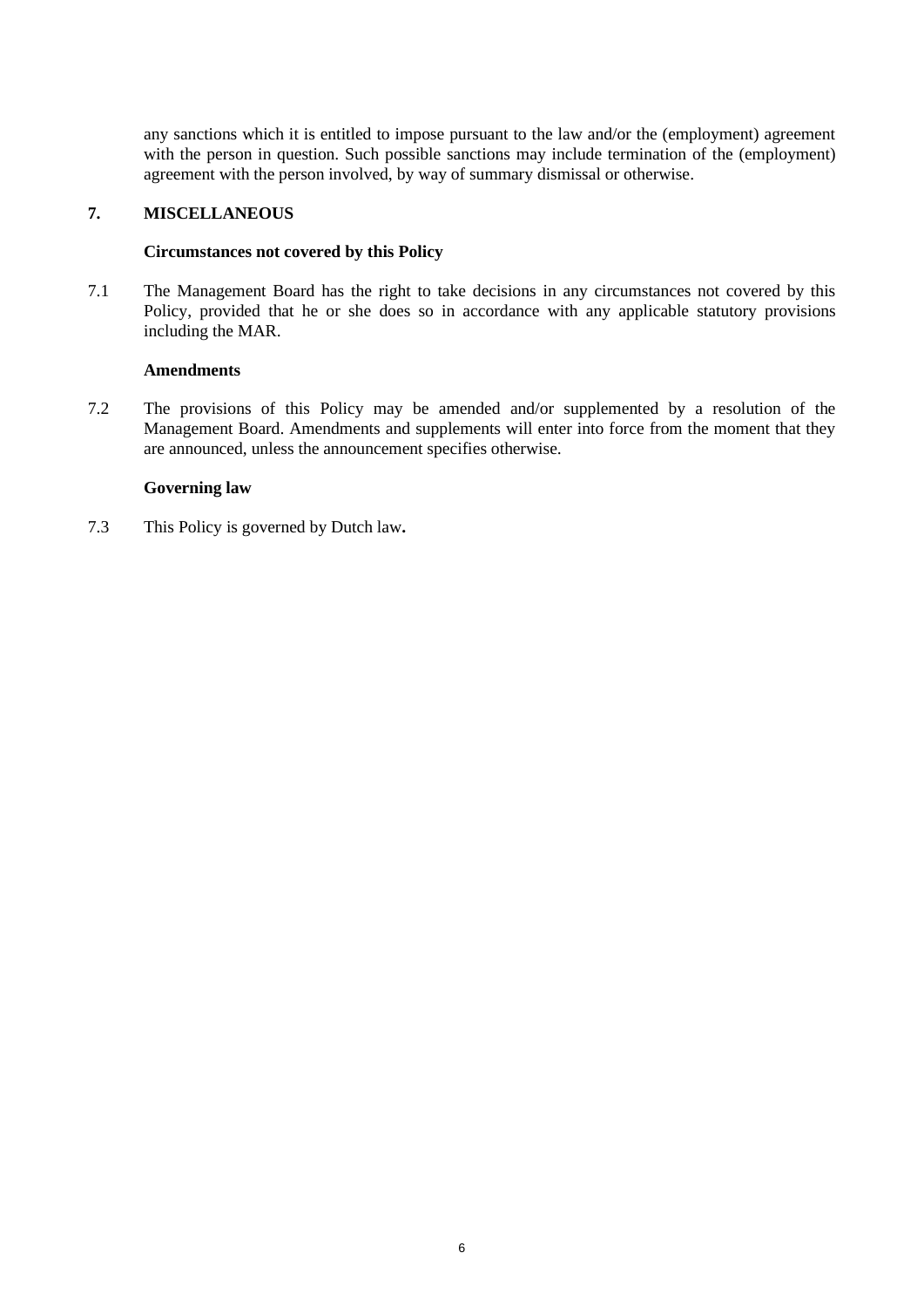## **ANNEX 1**

## **DEFINITIONS**

1. In this Policy, the following terms have the following meanings:

**AFM** means the Dutch Authority for the Financial Markets (*Autoriteit Financiële Markten*).

**Closed Period** means the following periods: (i) 45 calendar days prior to the publication of Company annual financial statements, (ii) 30 calendar days prior to the publication of Company semi-annual financial statements, (iii) 10 calendar days prior to the publication of pre-scheduled trading updated (including Q1 and Q3 figures) and (iv) any other periods as determined and communicated by the Compliance Officer.

**Closely Associated Person** means, in relation to a PDMR:

- (a) a spouse, or a partner considered to be equivalent to a spouse in accordance with national law;
- (b) a dependent child, in accordance with national law;
- (c) a relative who has shared the same household for at least 1 year on the date of the transaction concerned; or
- (d) a legal person, trust or partnership, the managerial responsibilities of which are discharged by a PDMR or by a person referred to in point (a), (b) or (c), which is directly or indirectly controlled by such a person, which is set up for the benefit of such a person, or the economic interests of which are substantially equivalent to those of such a person.

**Company** means Ebusco Holding N.V.

**Compliance Officer** means a person designated by the Company responsible for the notifications, instructions, communications and other tasks as set out in this insider trading policy.

**Deal or Dealing** means acquiring or disposing of, or conducting any other transaction on a person's own account or for the account of a third party, directly or indirectly, relating to, financial instruments. A cancellation or amendment of an order concerning a financial instrument is also considered to be a Deal or Dealing.

**Employees** means persons working under a contract of employment and members of the Management Board and Supervisory Board.

**Inside Information** means information of a precise nature, which has not been made public, relating, directly or indirectly, to the Company or to the Securities, and which, if it were made public, would be likely to have a significant effect on the prices of those financial instruments or on the price of related derivative financial instruments.

**Insider List** means the list of persons, kept by the Company, who have or may have access to Inside Information.

**Management Board** means the Company' management board (*bestuur*).

**MAR** means the European Market Abuse Regulation ((EU) No 596/2014), including any delegation regulation thereto, each as amended from time to time.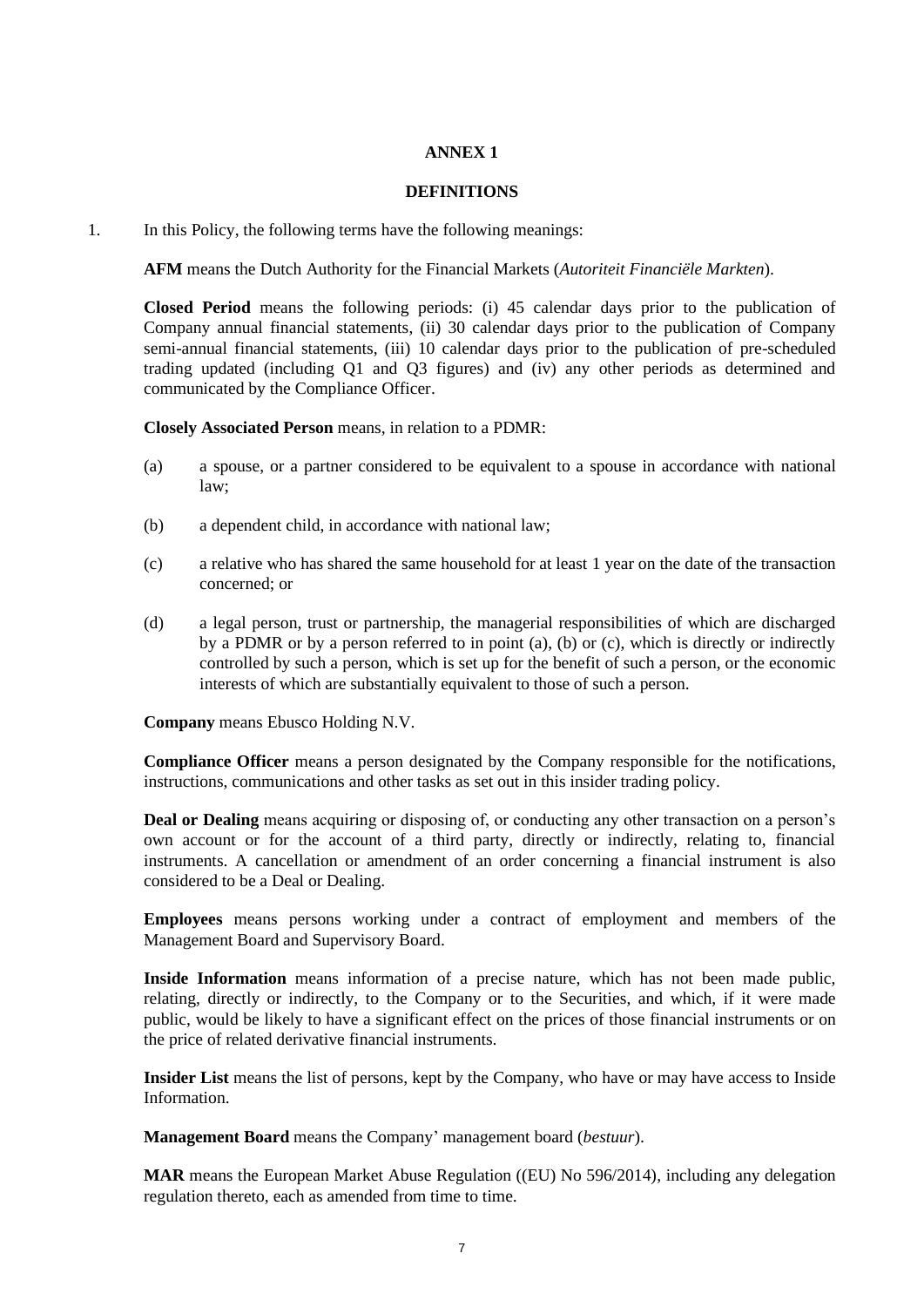## **PDMR** means:

- (a) a person discharging managerial responsibilities, which means a person within the Company who is a member of the Management Board or Supervisory Board; or
- (b) a senior executive who is not a member of the Management Board or Supervisory Board, who has regular access to inside information relating directly or indirectly to the Company and power to take managerial decisions affecting the future developments and business prospectus of the Company.

**Permanent Insiders** means persons who have access at all times to all Inside Information within the Company. Permanent Insiders are or will be placed on the permanent part of Company' Insider List, and receive an e-mail informing them thereof.

**Securities** means Company ordinary shares or debt instruments, or derivatives or other financial instruments linked to them.

**Supervisory Board** means the Company' supervisory board (*raad van commissarissen*).

- 2. Save where the context dictates otherwise, in this Policy:
	- (a) unless a different intention clearly appears, a reference to a Clause or Annex is a reference to an article or annex of this Policy;
	- (b) words and expressions expressed in the singular form also include the plural form, and vice versa;
	- (c) words and expressions expressed in the masculine form also include the feminine form; and
	- (d) a reference to a statutory provision counts as a reference to this statutory provision including all amendments, additions and replacing legislation that may apply from time to time.
- 3. Headings of articles and other headings in this Policy are inserted for ease of reference and do not form part of this Policy for the purpose of interpretation.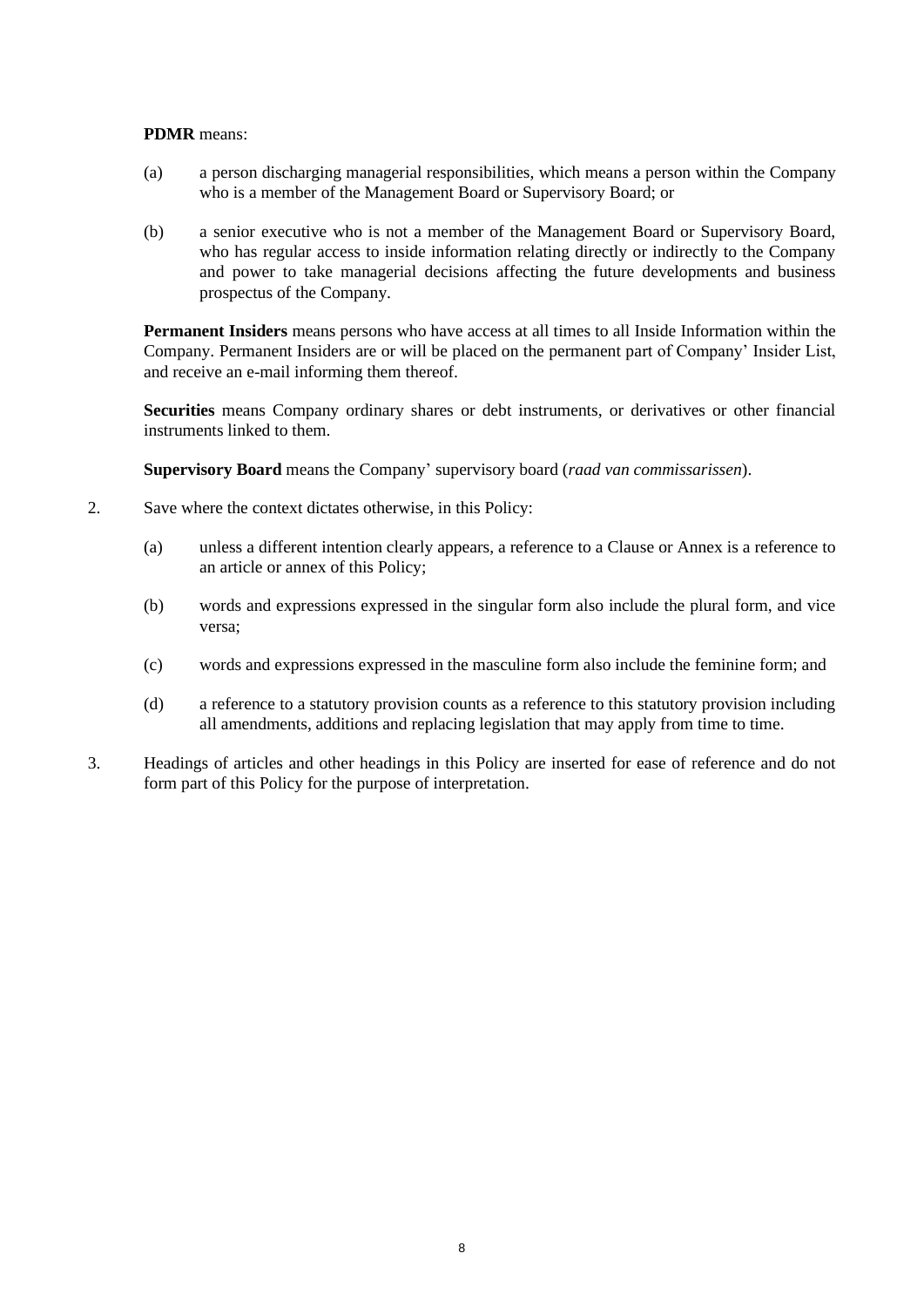## **ANNEX 2**

## **NON-EXHAUSTIVE LIST OF TRANSACTIONS THAT MUST BE NOTIFIED BY PDMRS AND CLOSELY ASSOCIATED PERSONS**

Transactions in Securities which need to be notified to the AFM and the Company under Article 19 of the MAR, include the following:

- (a) acquisitions or disposals;
- (b) transactions undertaken by persons professionally arranging or executing transactions or by another person on behalf of a PDMR or a Closely Associated Person, including where discretion is exercised (e.g. under an individual portfolio or asset management mandate);
- (c) gifts and donations made or received, and inheritance received;
- (d) acceptance or exercise of a stock option, including of a stock option granted to managers or employees as part of their remuneration package, and the disposal of shares stemming from the exercise of a stock option;
- (e) subscription to a capital increase or debt instrument issuance;
- (f) conditional transactions upon the occurrence of the conditions and actual execution of the transactions;
- (g) automatic or non-automatic conversion of a financial instrument into another financial instrument, including the exchange of convertible bonds to shares;
- (h) pledging (or a similar security interest), borrowing or lending by or on behalf of a PDMR or Closely Associated Person;
- (i) short sale, subscription or exchange;
- (j) entering into or exercise of equity swaps;
- (k) transactions in or related to derivatives, including cash-settled transactions;
- (l) entering into a contract for difference on a financial instrument of the Company or on emission allowances or auction products based thereon;
- (m) acquisition, disposal or exercise of rights, including put and call options and warrants;
- (n) transactions in derivatives and financial instruments linked to a debt instrument of the Company, including credit default swaps;
- (o) transactions executed in index-related products, baskets and derivatives;
- (p) transactions executed in shares or units of investment funds, including alternative investment funds (AIFs);
- (q) transactions executed by manager of an alternative investment fund (AIF) in which the PDMR or Closely Associated Person has invested; and